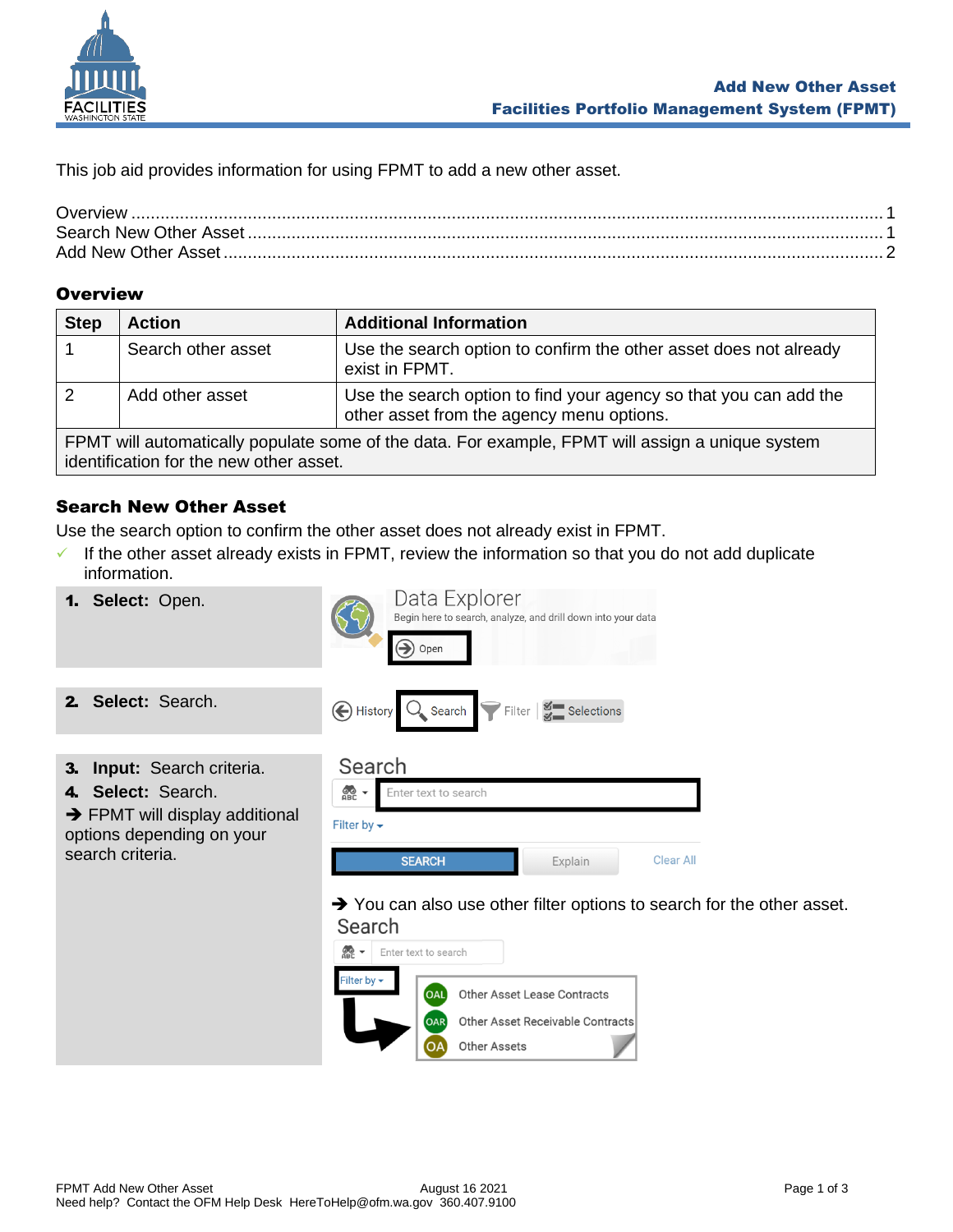

## <span id="page-1-0"></span>Add New Other Asset

Use the search option to find your agency and use your agency menu options to add a new other asset.